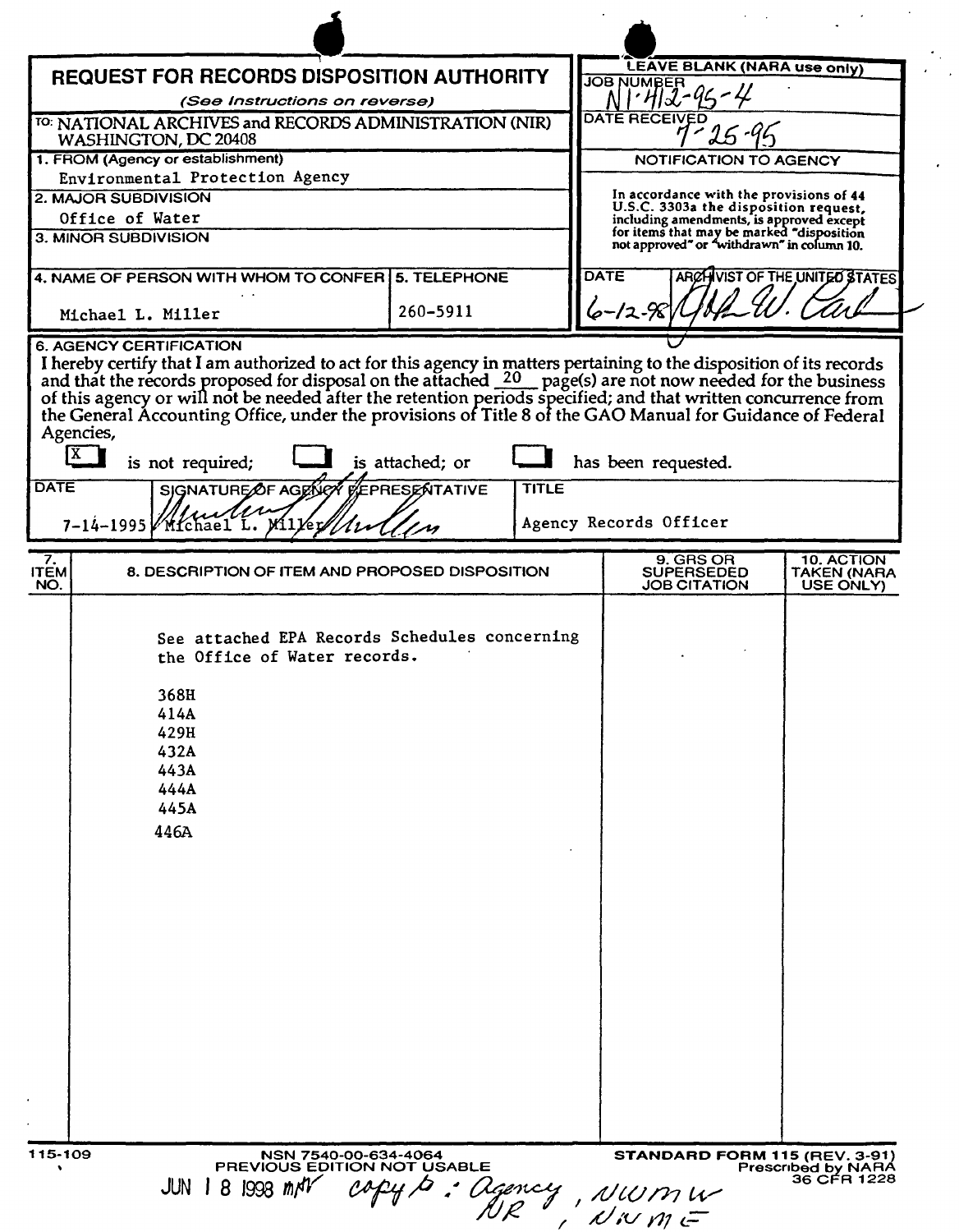Status: Final, *02/1512007*

*I)* Title: Ocean Data Evaluation System (ODES)

Program: Water

Applicability: Headquarters

Function: 108-023-02 - Water Monitoring and Forecasting

#### NARA Disposal Authority:

This schedule authorizes the disposition of the record copy in any media (media neutral), excluding any records already in electronic form, Records designated for permanent retention must be transferred to the National Archives in accordance with NARA standards at the time of transfer.

•  $N1-412-95-4/1$ 

#### Description:

The Ocean Data Evaluation System (ODES) is used for storing and analyzing water quality and biological data from marine, estuarine, and freshwater environments. The system supports Federal, State, and local decision makers associated with marine monitoring programs, and managers and analysts who must meet regulatory objectives through the evaluation of marine monitoring information. ODES contains data from the National Estuary Program, the Great Lakes National Program Office, the Ocean Disposal Program, 301(h) Sewage Discharge Program, the National Pollutant Discharge Elimination System Program, and the 403(c) Program. Records pertain to water quality, fish abundance, bioaccumulation, benthic infauna, fish histopathology, bioassay, and sediment physical/chemical characteristics. Users can examine both spatial and temporal relationships among variables. A quality assurance report describing analytical methods and procedures for each data set is stored with each data set.

#### Disposition Instructions:

Item a: Electronic software program

- • Disposable
- For each major version change, maintain current version following procedures required in NTSD's directives and procedures.

Item b: Input

- • Disposable
- Follow instructions for EPA 171 Input and Source Records.

Item c: Electronic data

ż.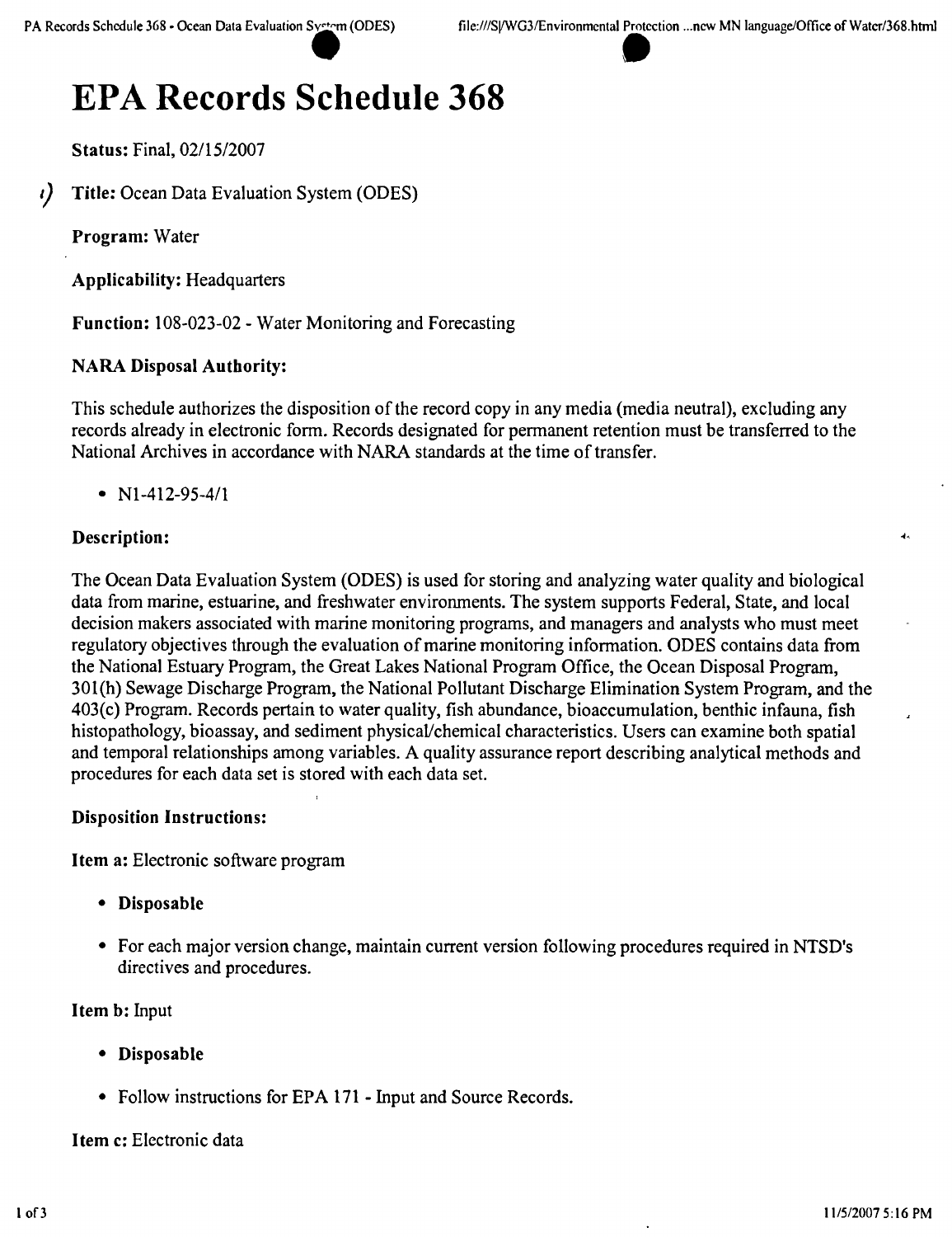• Transfer annually to the National Archives as specified in 36 CFR 1228.270 or standards applicable at the time.

Item d: Output and reports

- • Varies
- File with related records and follow instructions for the related records.

Item e: Supporting documentation

- • Permanent
- Transfer those records necessary to document how the system captures, manipulates, and outputs data to the National Archives as specified in 36 CFR 1228.270 or standards applicable at the time. This documentation is transferred along with the electronic data (item c).

#### Guidance:

This records schedule covers the ODES data files. Analysts and managers who use the system to support activities such as regulatory development or decision-making support should carefully consider whether the ODES information was an essential part of the decision-making process. If so, it will be necessary to document in the official file how ODES was used. This may be accomplished in one of several ways, such as by including a copy of the analysis, summary information, or a printout of the results in the official file,<br>or by maintaining a copy of the data analyzed in electronic form.

The Storage and Retrieval Water Quality Data Base (STORET) is scheduled as EPA 400.

#### Reasons for Disposition:

System was identified in the National Academy of Public Administration's study of Federal data bases as a Category A system that should be accessioned by the National Archives as soon as possible.

#### Custodians:

Office of Water, Office of Wetlands, Oceans and Watersheds, Assessment and Watershed Protection Division

- • Contact:
- Telephone:

Related Schedules:

EPA 171, EPA 400

#### Previous NARA Disposal Authority: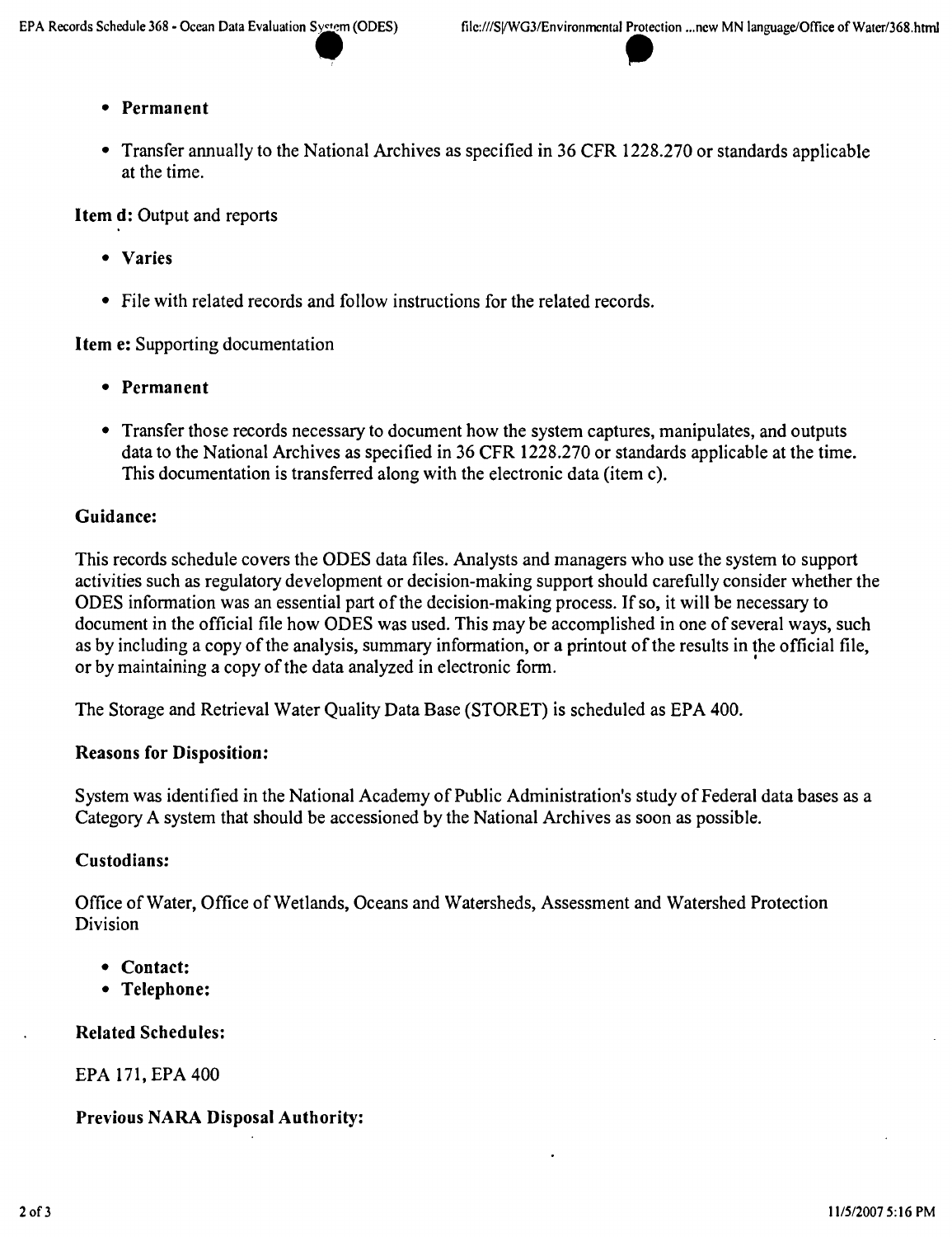**Entry:** *12/15/1992*

**EPA Approval:** *07/14/1995*

**NARA Approval:** *06/12/1998*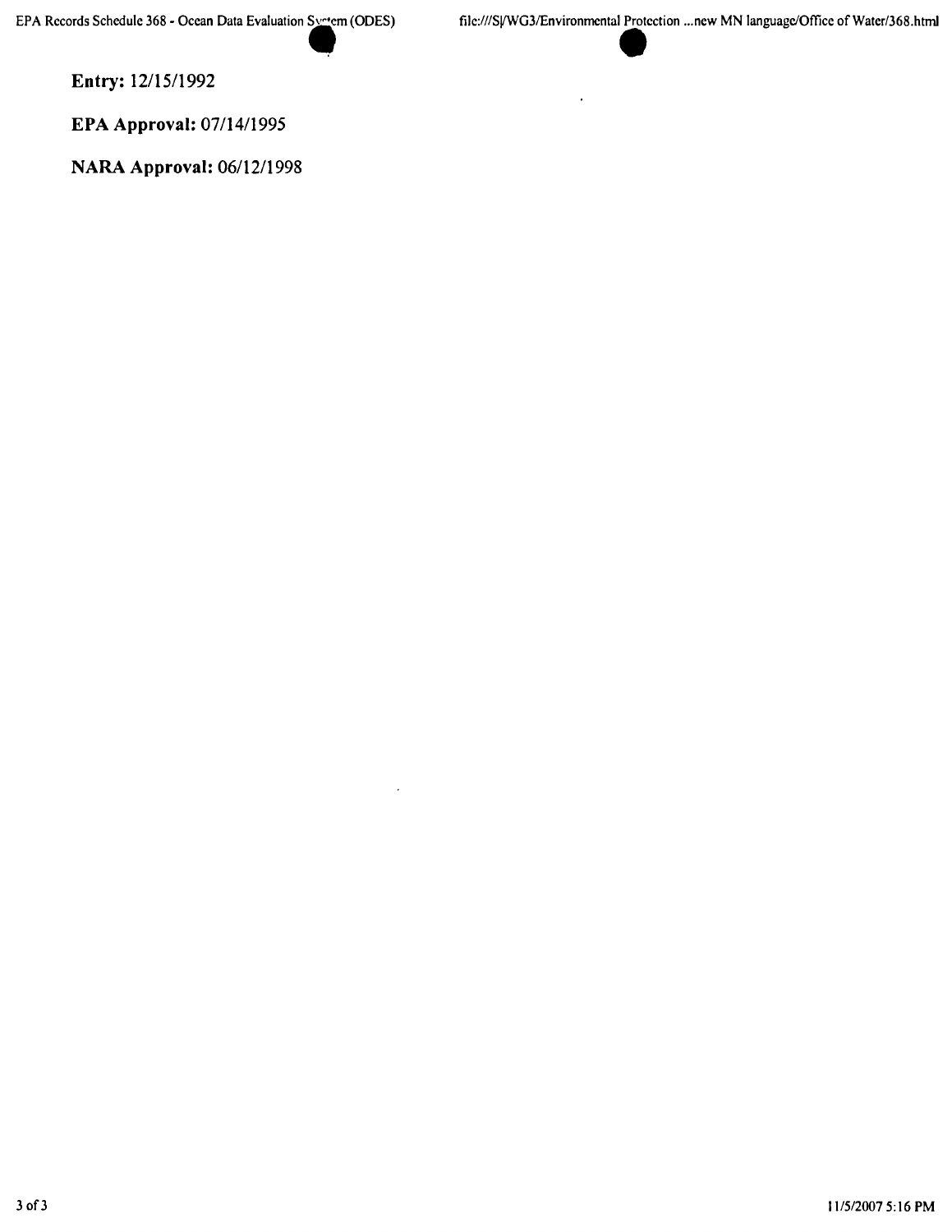#### DRAFT OF 5/20/96

 $\bullet$ 

#### u.s. EPA RECORDS CONTROL SCHEDULE

2) SERIES TITLE: Effluent Guidelines Studies (EFG)

PROGRAM: Water

EPA SERIES NO: 414AH

NARA SCHEDULE NO. Nl-412-95-4/2

APPLICABILITY: Headquarters

#### *IDENTIFYING INFORMATION:*

DESCRIPTION: The Effluent Guidelines Studies (EFG) contain information collected on an industry-by-industry basis to support development of various technology-based effluent guidelines. Studies were conducted separately and with different study leaders. Information collected includes questionnaires covering engineering and economic information on individual plants. The questionnaires are supplemented by sampling and analyses from waste water discharge points, and secondary engineering and economic information. Information may include: plant name and location, plant size and age, wastewater characteristics, wastewater controls, treatment technologies, types of products/services, waste use, costs of wastewater treatment, pollution prevention practices.

ARRANGEMENT:

TYPE OF RECORDS: SPECIFIC RESTRICTIONS: Forms, reports Confidential Business Information

Paper No. 2016

MEDIUM: VITAL RECORD:

FUNCTIONS SUPPORTED: Regulatory development

SPECIFIC LEGAL REQUIREMENTS:

Clean Water Act, as amended, Section 301, et seq. 40 CFR 100, et seq.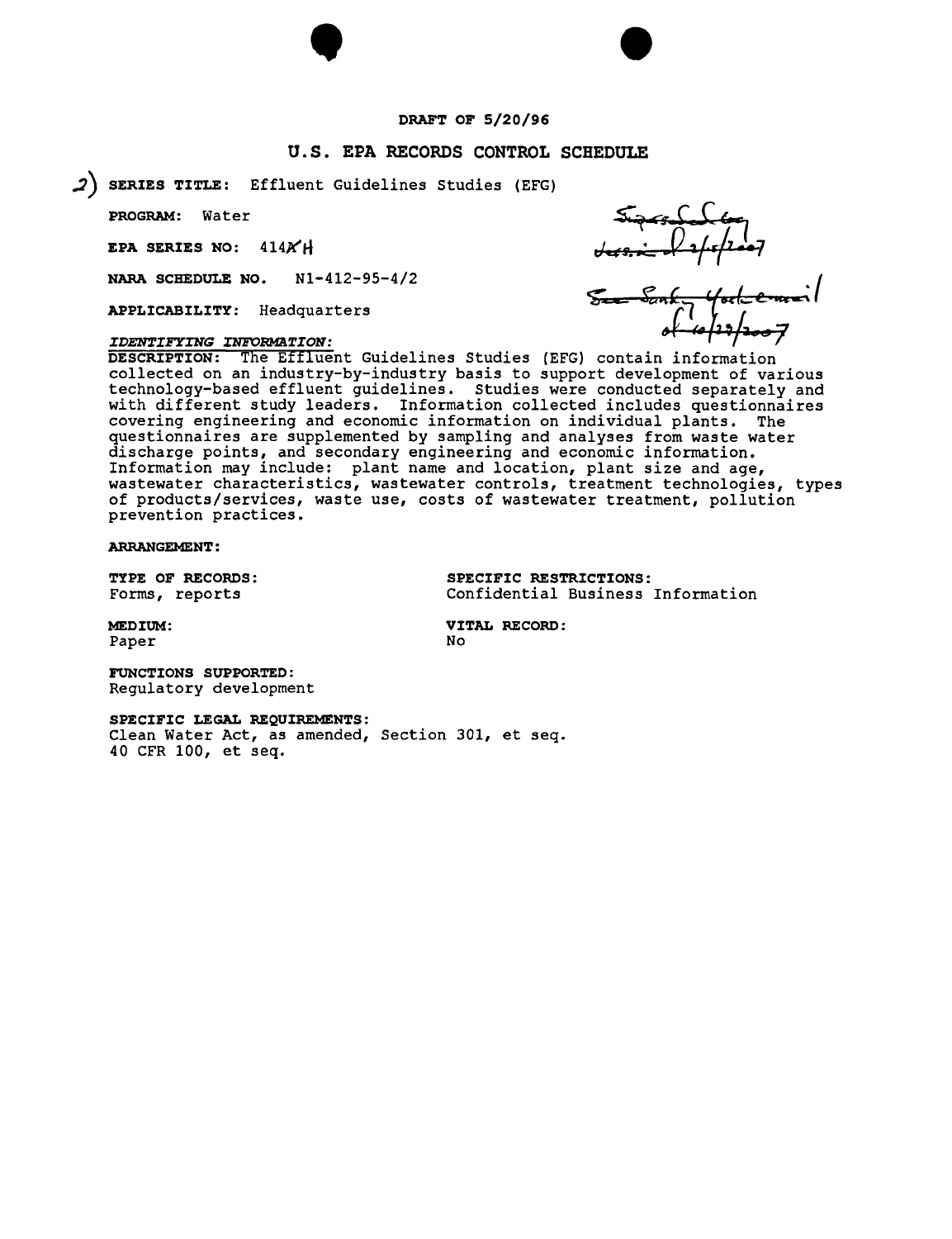EPA SERIES NO. 414X<sup>H</sup>

### *DISPOSITION INFORMATION:*<br>FINAL DISPOSITION:

Disposable

### TRANSFER TO FRC PERMITTED:<br>Yes

5/20/96

FILE BREAK INSTRUCTIONS: Break file when study completed.

DISPOSITION INSTRUCTIONS: Keep in office up to 5 years after file break, then retire to FRC. Destroy 10 years after file break.

 $\bullet$ 

#### *APPLICA~ION GUIDANCE:*

REASONS FOR DISPOSITION: The 10 year retention was based on the NARA approved retention for similar studies. Related documentation used to develop regulations and standards is scheduled for permanent retention either in EPA series 149A - Regulations, Standards and Guidelines, or EPA 150A - Rulemaking Dockets.

AGENCY-WIDE GUIDANCE: Records related to the development, review, and approval of regulations, standards, and guidelines are scheduled as EPA 149A. Rulemaking Dockets are covered in EPA 150A.

PROGRAM OFFICE GUIDANCE/DESCRIPTIVE INFORMATION:

| CUSTODIAL INFORMATION:                         |                         |
|------------------------------------------------|-------------------------|
| <b>CONTROLLING UNIT:</b>                       | CONTACT POINT:          |
| Name: OW/OST                                   | Name: Eric Strassler    |
| Location: WSM                                  | Mail Code: 4102         |
| Inclusive Dates: 1973 -                        | Telephone: 202-260-7150 |
| Volume on Hand (Feet): 60 lin. ft. Office: EAD |                         |
| Annual Accumulation: 10<br>(feet or inches)    | <b>Room:</b> E1027      |
| CONTROL INFORMATION:                           |                         |
| RELATED ITEMS: EPA 149A, EPA 150A              |                         |
| PREVIOUSLY APPROVED BY<br>NARA SCHEDULE NOS:   |                         |

Approval Approval Entry Last<br>
Date EPA Date NARA Date Modified

Date EPA Date NARA Date<br>1/6/93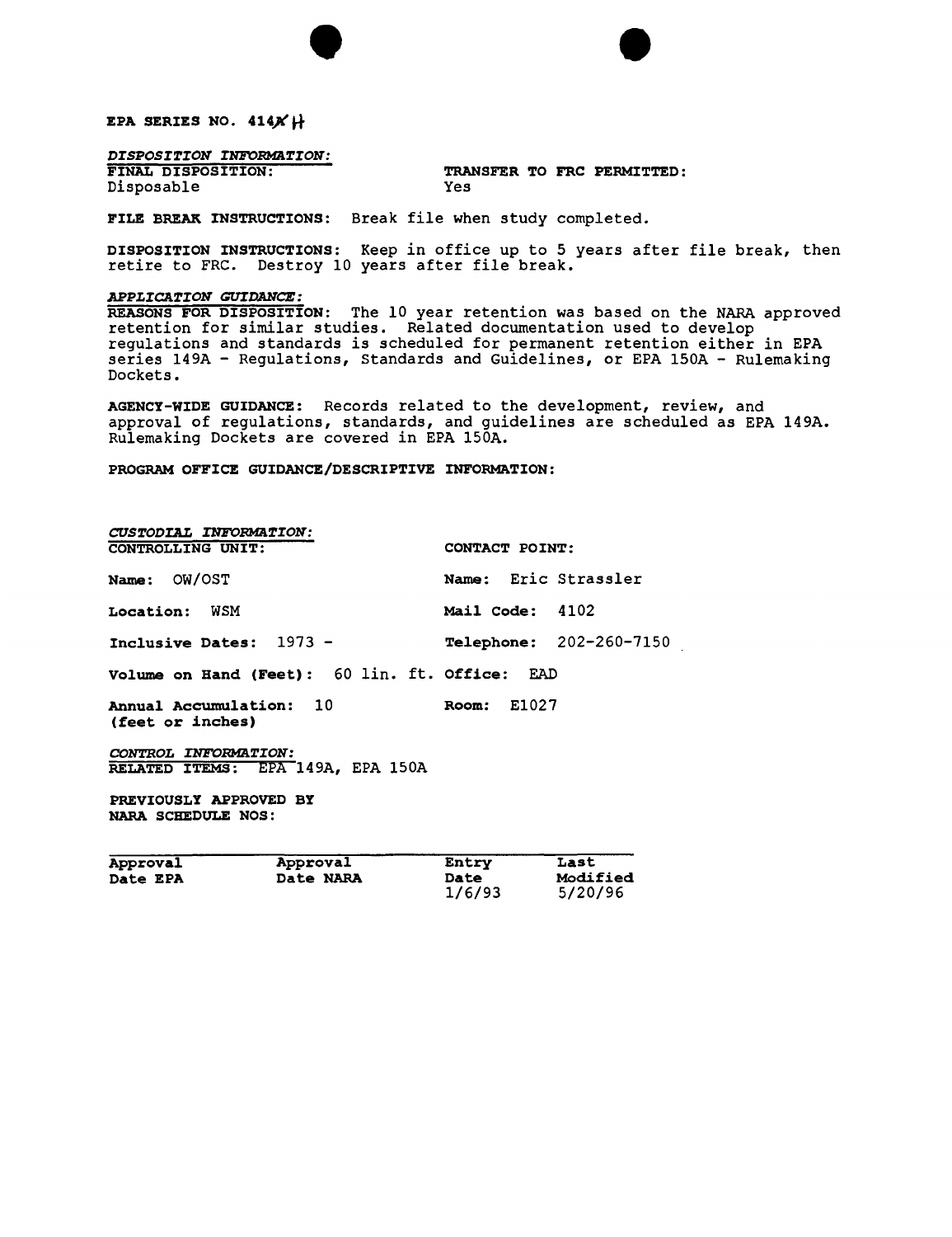# $\bullet$   $\bullet$ DRAFT OF 3/13/95

#### U.S. EPA RECORDS CONTROL SCHEDULE

 $J$ ) SERIES TITLE: State 305(b) Water Quality Reports

PROGRAM: Water

EPA SERIES NO: 429H

NARA SCHEDULE NO. Pending

APPLICABILITY: Headquarters

#### *IDENTIFYING INFORMATION:*

DESCRIPTION: This biennial report is prepared by State governments and submitted to EPA for review and analysis and transmission to Congress. Reports present a description of navigable water quality, protection of water life, elimination of pollutants, cost control, and other related records.

ARRANGEMENT :

Reports

TYPE OF RECORDS: SPECIFIC RESTRICTIONS: None

Paper

MEDIUM: VITAL RECORD: **No** 

FUNCTIONS SUPPORTED: Program oversight

SPECIFIC LEGAL REQUIREMENTS: Clean Water Act, as amended, Section 30S(b) 40 CFR 130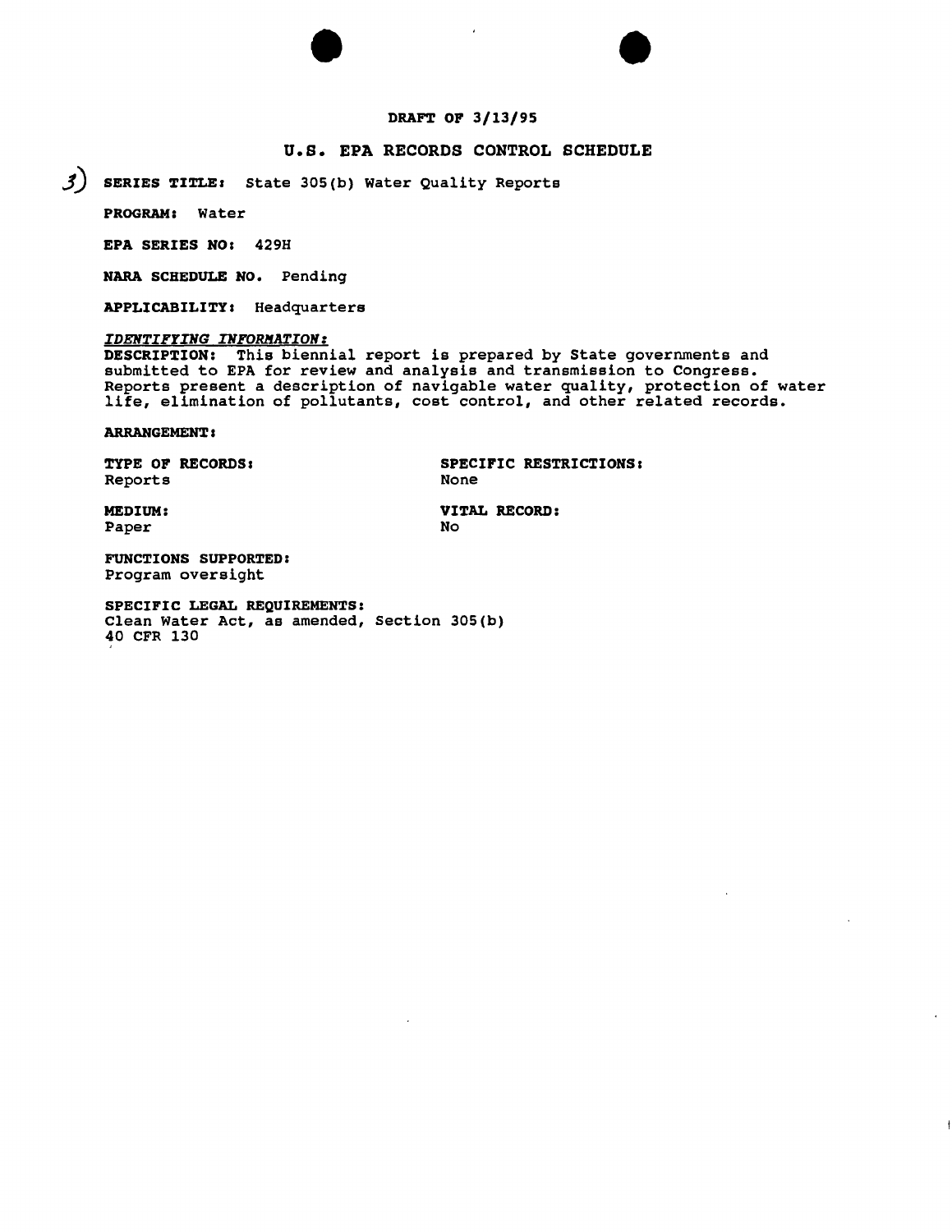EPA SERIES NO. 429H

*DISPOSITION INFORMATION:* Disposable

TRANSFER TO FRC PERMITTED:<br>No

FILE BREAK INSTRUCTIONS: Break file upon transmission of report to Congress.

 $\bullet$ 

DISPOSITION INSTRUCTIONS: Keep inactive materials in office 10 years after file break, then destroy.

*APPLICATION GUIDANCE:* REASONS FOR DISPOSITION: Retention has been extended from 2 to 10 years to meet administrative needs of the program.

AGENCYWIDE GUIDANCE: See EPA 446A - The Waterbody System (WBS) for the automated data base of State water quality assessment information required by Section 305 (b).

PROGRAM OFFICE GUIDANCE/DESCRIPTIVE INFORMATION:

| <b>CUSTODIAL INFORMATION:</b><br>CONTROLLING UNIT: | <b>CONTACT POINT:</b>     |  |  |  |
|----------------------------------------------------|---------------------------|--|--|--|
| Name: OW/OWOW/AWPD                                 | Name: Barry G. Burgan     |  |  |  |
| <b>Location:</b> Fairchild Bldq.                   | Mail Code: 4503F          |  |  |  |
| Inclusive Dates: 1984 to present                   | Telephone: 202-260-7060   |  |  |  |
| Volume on Hand (Feet): 40 ft.                      | Office: Monitoring Branch |  |  |  |
| Annual Accumulation: 10 ft.<br>(feet or inches)    | Room: $200$               |  |  |  |

*CONTROL INFORMATION:* RELATED ITEMS: EPA 446R

PREVIOUSLY APPROVED BY NARA SCHEDULE NOS:  $NC1-412-85-6/50$   $76-7/20$ 

| Approval        | Approval  | Entry    | Last     |
|-----------------|-----------|----------|----------|
| <b>Date EPA</b> | Date NARA | Date     | Modified |
| 8/4/86          | 12/9/86   | 12/21/92 | 3/13/95  |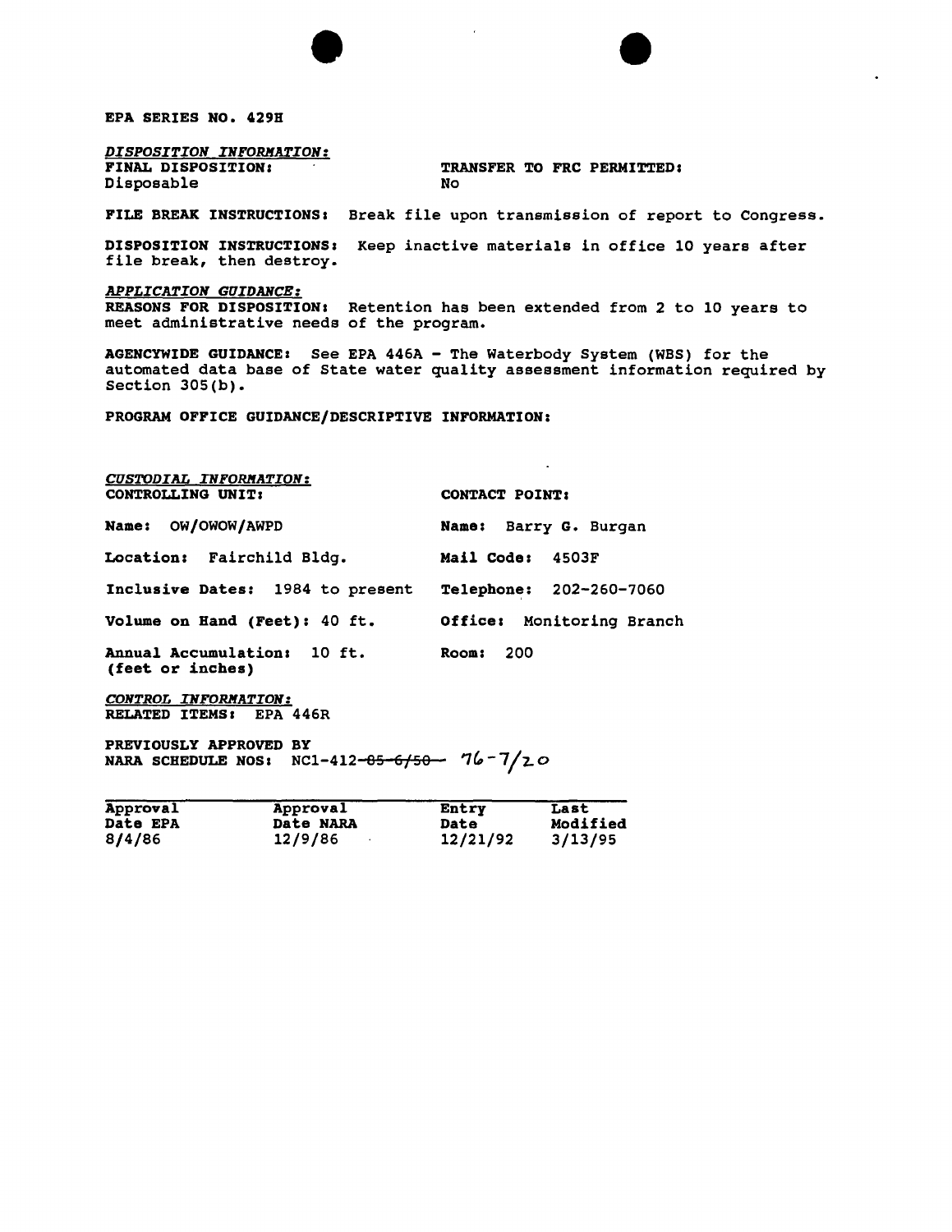Status: Final, *02/15/2007*

~) Title: Underground Injection Control (mC) Program Summary System

Program: Water, Enforcement and Compliance Assurance

Applicability: Agency-wide

Function: 108-025-08 - Compliance and Enforcement

#### NARA Disposal Authority:

This schedule authorizes the disposition of the record copy in any media (media neutral), excluding any records already in electronic form. Records designated for permanent retention must be transferred to the National Archives in accordance with NARA standards at the time of transfer.

*• Nl-412-95-4/4*

#### Description:

Contains annual summary reports of individual injection well activities conducted by each state and EPA administered Underground Injection Control (UIC) program. The summary information is used by EPA for the monitoring and enforcement of the UIC portion of the Safe Drinking Water Act (SDWA). EPA's monitoring and enforcement are primarily achieved through initial, quarterly, and annual reporting requirements for both owner/operator and primary enforcement (primacy) authorities. EPA uses a set of standardized forms (EPA form 7520) to collect and maintain UIC information at the state program level and at the EPA regional level. (Regions have the role of implementing UIC programs for states, territories, and Indian tribes, which do not have their own UfC programs.) Each region forwards to headquarters a set of forms (by primacy agency) which summarizes activities conducted by all UIC programs in its jurisdiction. These summaries represent the minimum information necessary to achieve the Agency's goals and satisfy regulatory requirements (e.g., permits, compliance and enforcement, inspection, mechanical integrity testing, and inventory). Headquarters maintains the summary information from the 7520 forms on a PC-based system called the UIC Program Summary System.

#### Disposition Instructions:

Item a: Electronic software program

- Disposable
- Delete when superseded by routine software updates or when no longer needed.

#### Item b: Input

- Disposable
- Keep in office up to 7 years after closure, then destroy.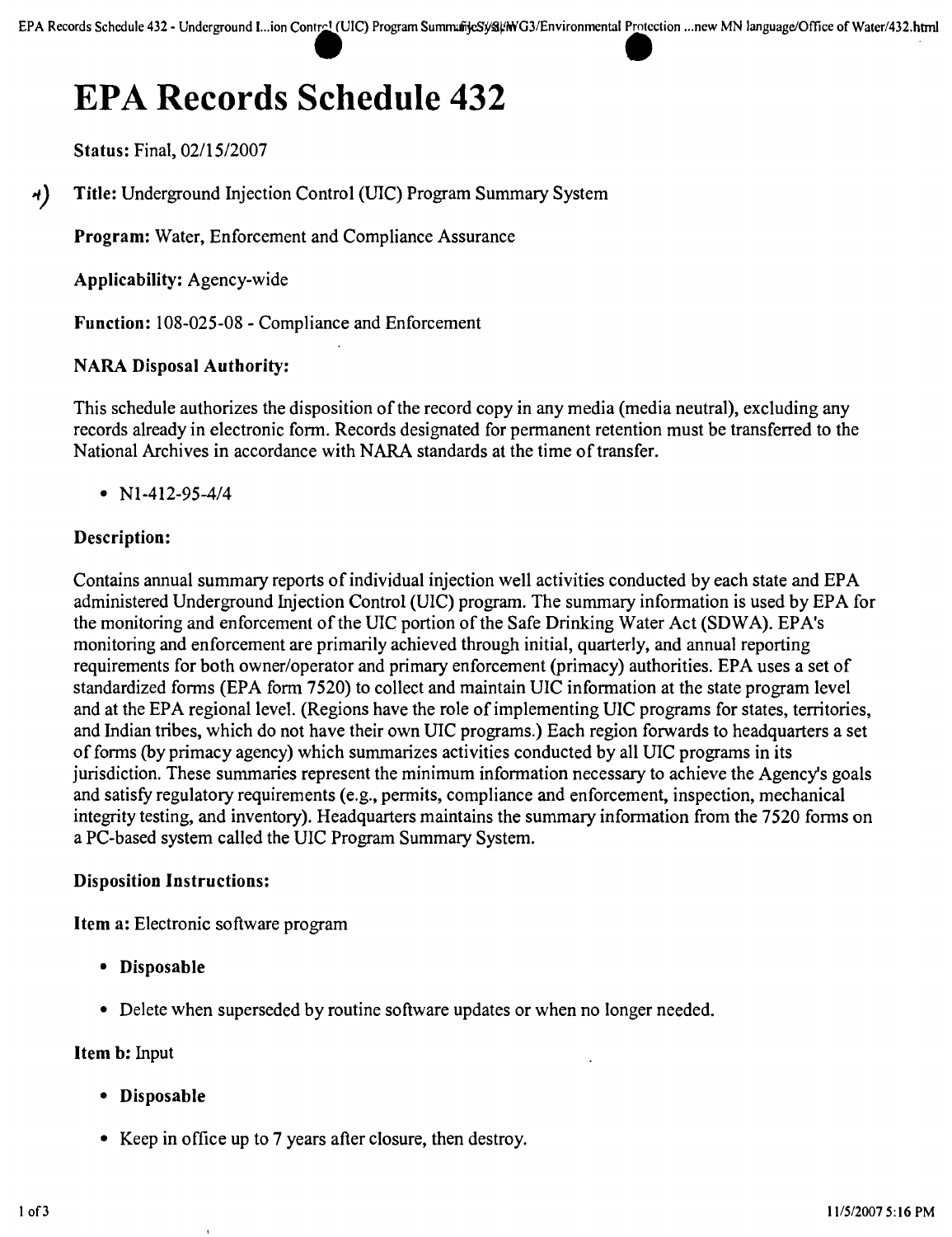#### Item c: Electronic data

- • Disposable
- Close when superseded.
- Maintain data for 20 years, then delete.

#### Item d: Output and reports

- • Varies
- • File with related records and follow instructions for the related records.

#### Item e: Supporting documentation

- • Disposable
- Keep inactive materials in office up to 2 years after closure, then retire to the FRC. Destroy when 15 years old.

#### Guidance:

Some confidential business information (CBI) restrictions apply to access of individual Class I hazardous waste injection well information maintained at the state and regional levels.

A similar system for Region 4 is scheduled as EPA 234. Information from the regional system is extracted and sent by mail to headquarters.

Due to a recent reorganization, enforcement data is now sent to the Office of Enforcement and Compliance Assurance.

#### Reasons for Disposition:

The purpose of the UIC program is to establish a federal-state regulatory system to ensure that actual or potential sources of drinking water are not endangered by the underground injection of contaminants. EPA information users include regional and headquarters staff who make decisions to: justify budget request/program plans; make fair resource allocation/grant allotments; satisfy public and other group requests; assess program progress and implementation; identify environmental success against litigation; plan the budget; track and evaluate regional performance; identify research needs and respond to inquiries from the Office of Management and Budget, Congress, General Accounting Office, and the public. Primary enforcement agencies in state use the information to target inspection and enforcement activity; to establish permit terms and conditions; to track performance against demands; identify violations; assess their significance; and evaluate their own program activities.

#### Custodians:

Office of Water, Office of Ground Water and Drinking Water, Ground Water Protection Division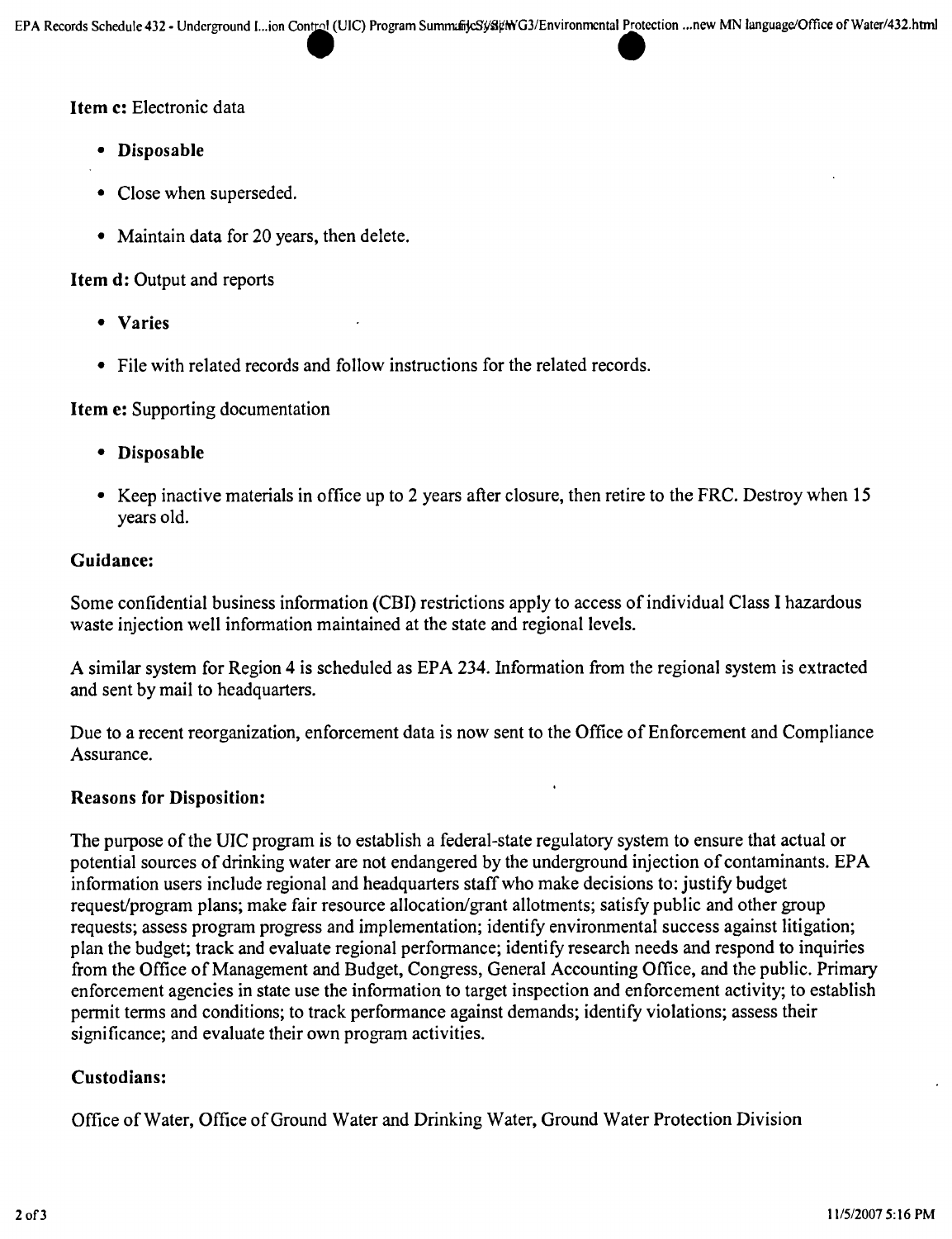l,

- **• Contact:** Bruce J. Kobelski
- **• Telephone:** 202-564-3888

Office of Enforcement and Compliance Assurance, Water Enforcement Division

- **• Contact:** Don Olson
- **• Telephone:** 202-564-5558

**Related Schedules:**

EPA 234

**Previous NARA Disposal Authority:**

**Entry:** 01/11/1993

**EPA Approval:** *07114/1995*

**NARA Approval:** *06/12/1998*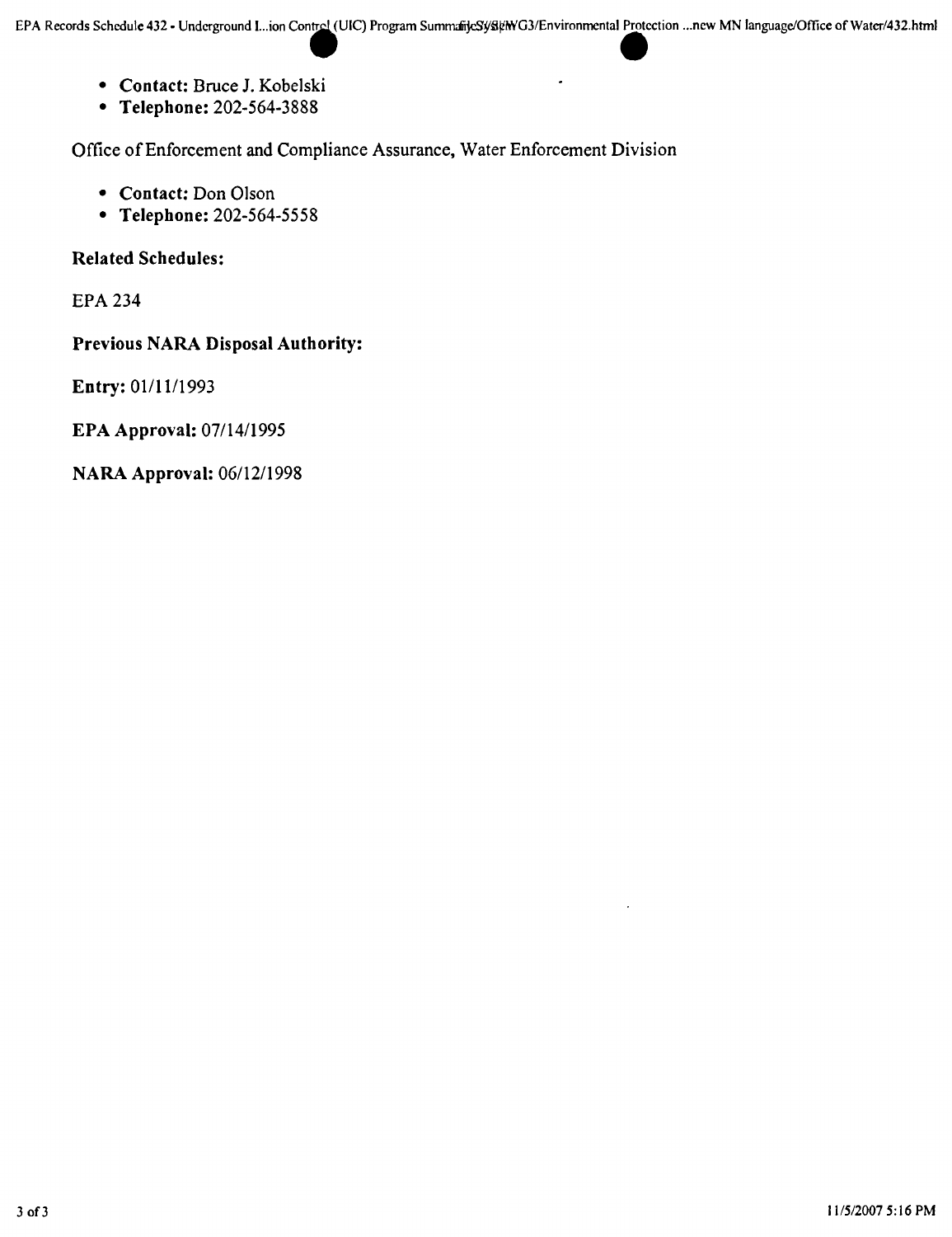Status: Final, 02/15/2007

5) Title: Hazardous Waste Injection Well Database

Program: Water

Applicability: Agency-wide

Function: 108-025-03-01 - Underground Injection Control

#### NARA Disposal Authority:

This schedule authorizes the disposition of the record copy in any media (media neutral), excluding any records already in electronic form. Records designated for permanent retention must be transferred to the National Archives in accordance with NARA standards at the time of transfer.

•  $N1-412-95-4/5$ 

#### Description:

The Hazardous Waste Injection Well Database is a PC-based inventory of Class I wells as defined by the Safe Drinking Water Act. The system stores information obtained during a special study to collect information for the 1985 Report to Congress on Injection of Hazardous Wastes. It also provides information on alternative treatment capacity analysis in addition to scheduling which wells are affected by the Resource Conservation and Recovery Act (RCRA).

The database includes the following data: facility or well owner/operator, identification and well class codes, chemical information concerning the injectate, well construction information, hydrogeological information about the area where injection occurs, waste information, RCRA codes and volumes.

The database consists of well records of active, inactive, and abandoned Class I wells and some limited information on Class I nonhazardous and Class IV wells. Since the completion of the study, few states have elected to update their information, therefore the major portion of records are only up-to-date as of 1987.

#### Disposition Instructions:

Item a: Electronic software program

- Disposable
- Delete when superseded by routine software updates or when no longer needed.

#### Item b: Input

- Disposable
- Follow instructions for EPA 171 Input and Source Records.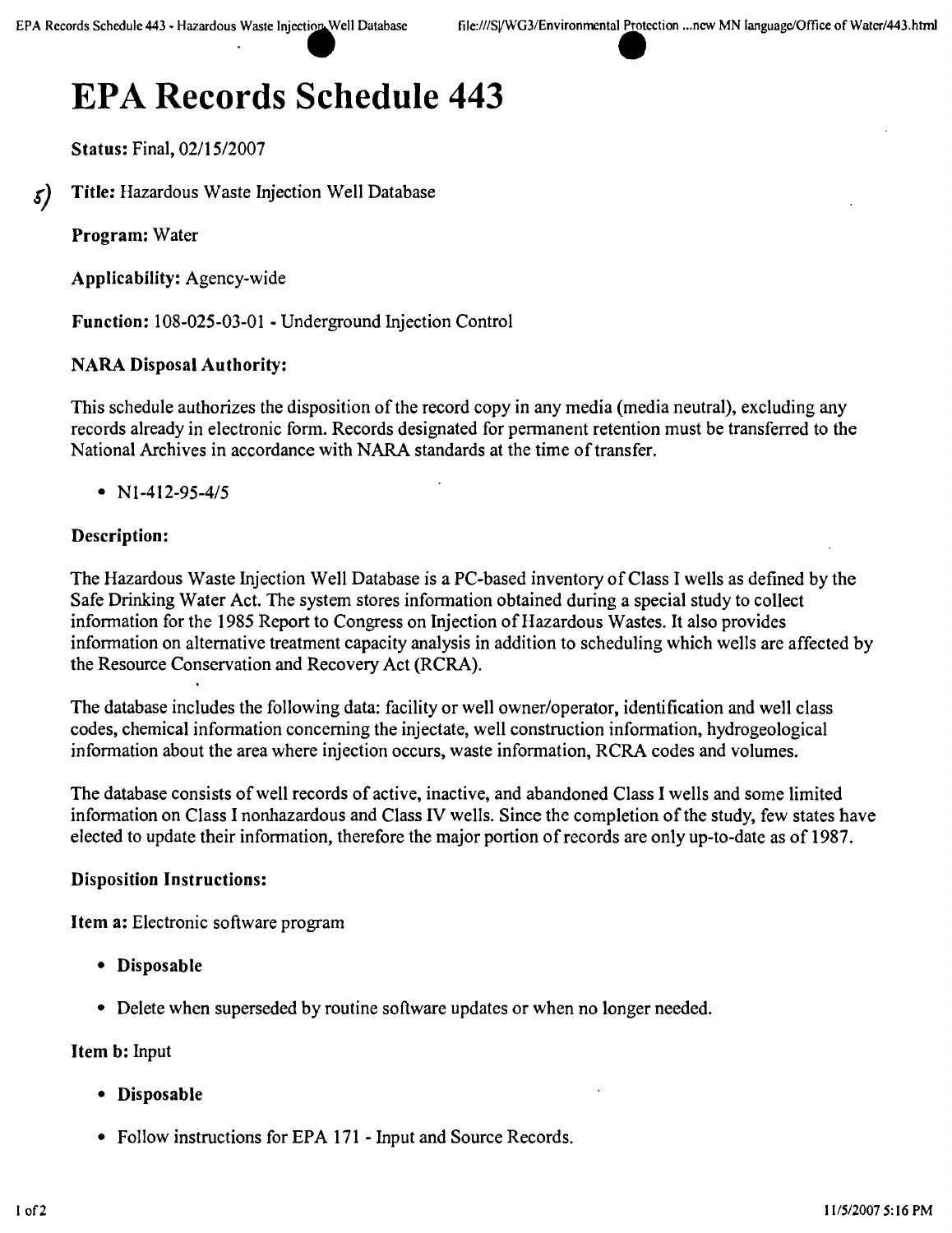#### Item c: Electronic data

- • Disposable
- Maintain individual records 10 years after closure, then delete.

Item d: Output and reports

- • Varies
- File with related records and follow instructions for the related records.

Item e: Supporting documentation

- • Disposable
- Keep inactive materials in office up to 2 years after closure, then retire to FRC. Destroy when 15 years old.

#### Guidance:

Reports to Congress are scheduled as EPA 155.

#### Reasons for Disposition:

Records support program rulemaking activities and operations required by statute and regulation. The disposition meets program and administrative needs.

#### Custodians:

Office of Water, Office Ground Water and Drinking Water

- Contact: Robert E. Smith
- Telephone: 202-260-5559

#### Related Schedules:

EPA 155, EPA 171

#### Previous NARA Disposal Authority:

Entry: *01107/1993*

EPA Approval: *07/14/1997*

NARA Approval: *06112/1998*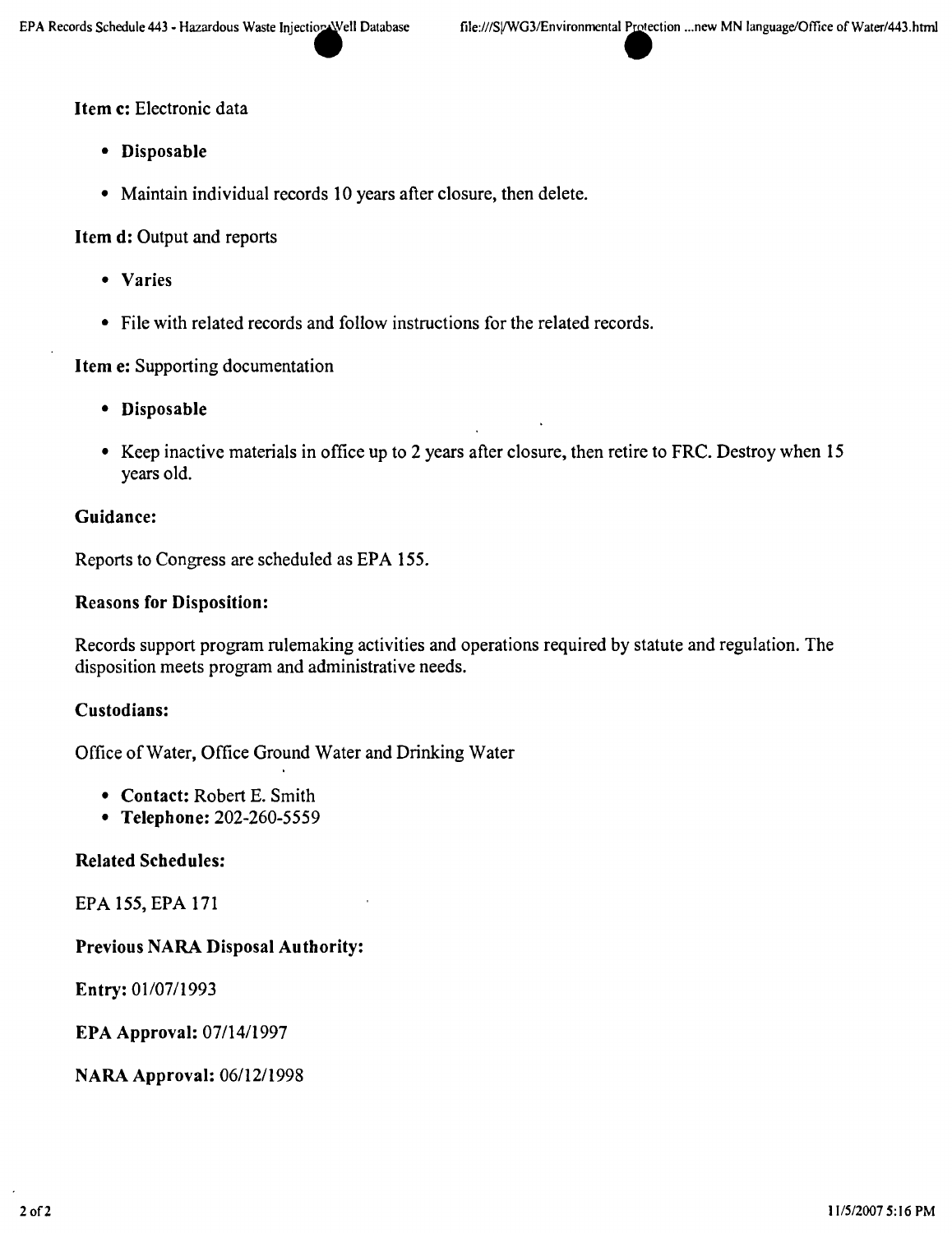Status: Final, *02/2012007*

') Title: Industrial Facilities Discharge (IFD) File

Program: Water

Applicability: Agency-wide

Function: 108-025-02-02 - Manage Point Sources of Water Pollution

#### NARA Disposal Authority:

This schedule authorizes the disposition of the record copy in any media (media neutral), excluding any records already in electronic form. Records designated for permanent retention must be transferred to the National Archives in accordance with NARA standards at the time of transfer.

•  $N1-412-95-4/6$ 

#### Description:

The Industrial Facilities Discharge (IFD) File is a database of industrial point source dischargers to surface waters in the United States. There are three basic kinds of information:

- Facility Includes site identification codes and summary effluent discharge.
- Discharge Includes the components of individual discharges, including location, flow, and Standard Industrial Code (SIC). Nearly half of the direct dischargers tracked are POTWs (publicly-owned treatment works). Also includes indirect dischargers - industrial flows from industries that discharge to other facilities, such as POTWs, rather than directly to surface waters.
- Superfund sites on the National Priority List Includes location name, State and county codes, latitude/longitude coordinates, Reach number, and the mileage offset within the reach.

Information is derived from several sources including the Permit Compliance System (PCS), the Needs Survey database, and EPA regional offices, states and local agencies. The File can be used for regulatory impact analyses, best available technology studies, regulation development, and special projects. It can be linked to other databases such as PCS and STORET as well as outside databases such as CETIS (Complex Effluent Toxicity Information System).

#### Disposition Instructions:

Item a: Electronic software program

- • Disposable
- Delete when superseded by routine software updates and quality assurance check completed or when no longer needed.

#### Item b: Input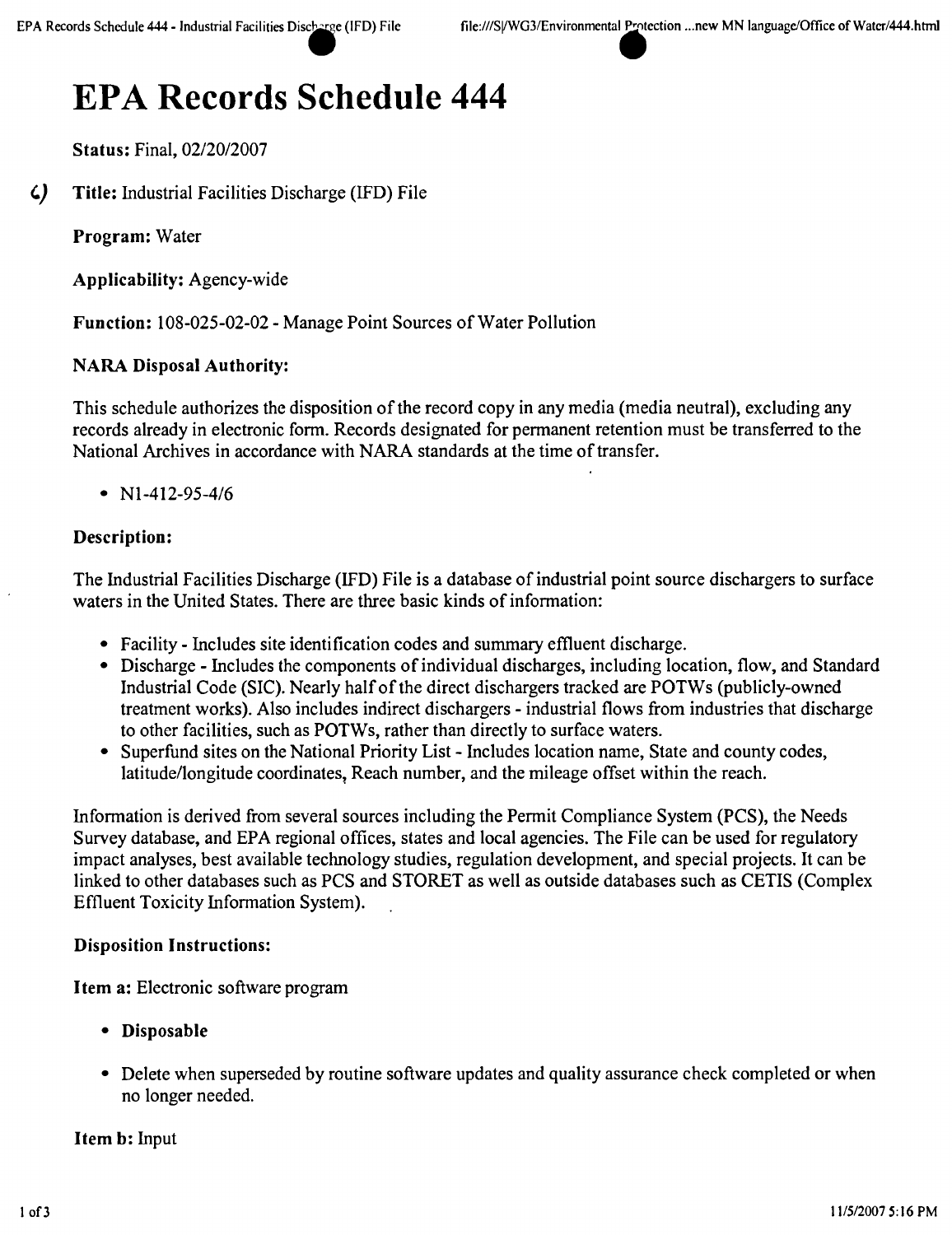#### • Disposable

• Follow instructions for EPA 171 - Input and Source Records.

#### Item c: Electronic data

- Disposable
- Delete when superseded or no longer needed.

#### Item **d:** Output and reports

- Varies
- File with related records and follow instructions for related records.

#### Item e: Supporting documentation

- Disposable
- Maintain most current version and destroy when system is discontinued.

#### Guidance:

The Permit Compliance System (PCS) is scheduled as EPA 419. See EPA 405 for the Needs Survey. The Storage and Retrieval Water Quality Data Base (STORET) is covered in EPA 400 and The Waterbody System (WBS) in EPA 446.

#### Reasons for Disposition:

Records support operations of Office of Wetlands, Oceans and Watersheds as required by statute and regulation. Database consists of data extracted from other EPA databases already scheduled for permanent retention. It is a subset of the Permit Compliance System (PCS) for industrial permittees only with some publicly available information added.

#### Custodians:

Office of Water, Office of Wetlands, Oceans, and Watersheds, Assessment and Watershed Protection Division

- Contact:
- Telephone:

#### Related Schedules:

EPA 171, EPA 400, EPA 405, EPA 419, EPA 446

#### Previous NARA Disposal Authority: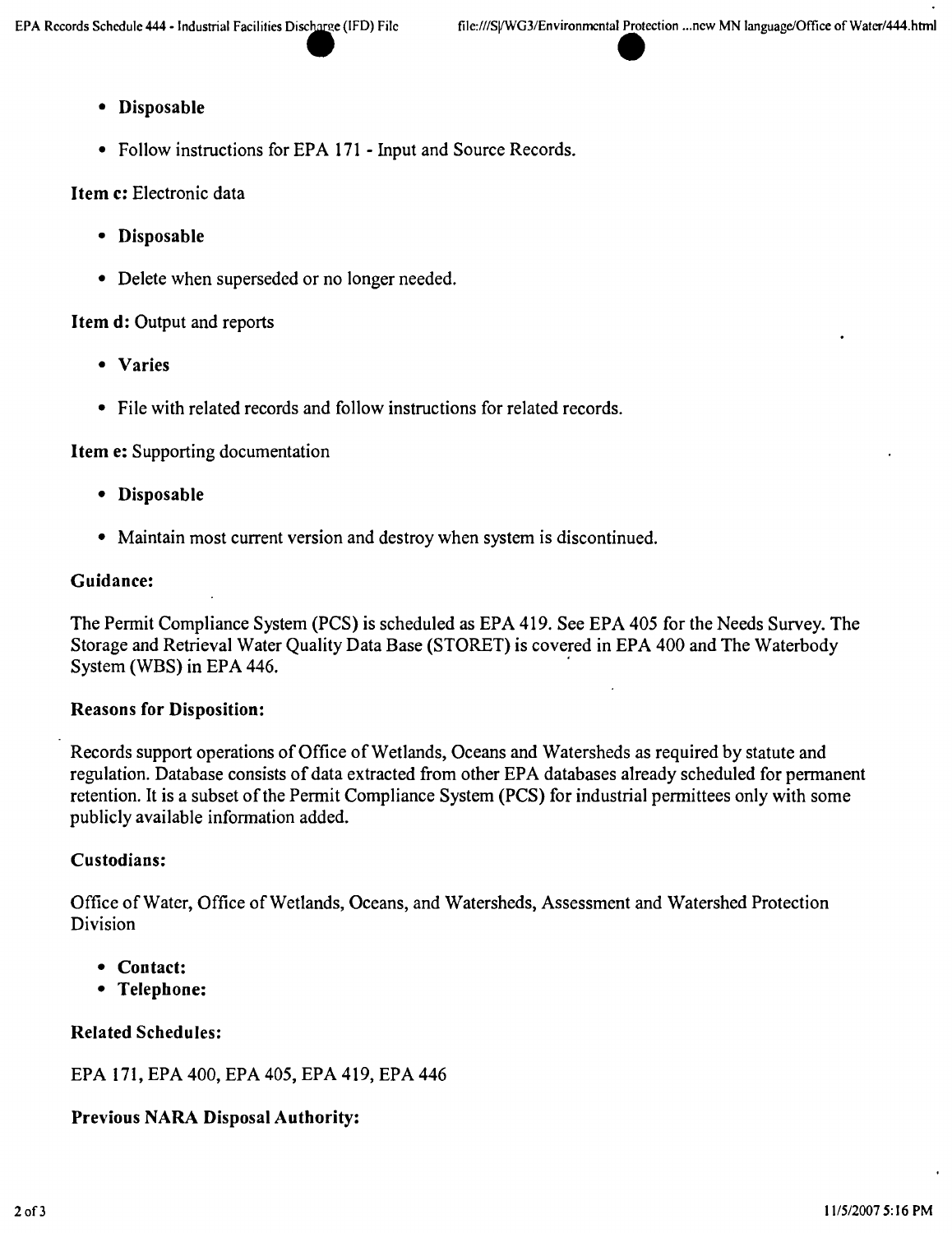**Entry:** *01108/1993*

**EPA Approval:** *07/14/1995*

**NARA Approval:** *06/1211998*

 $\ddot{\phantom{a}}$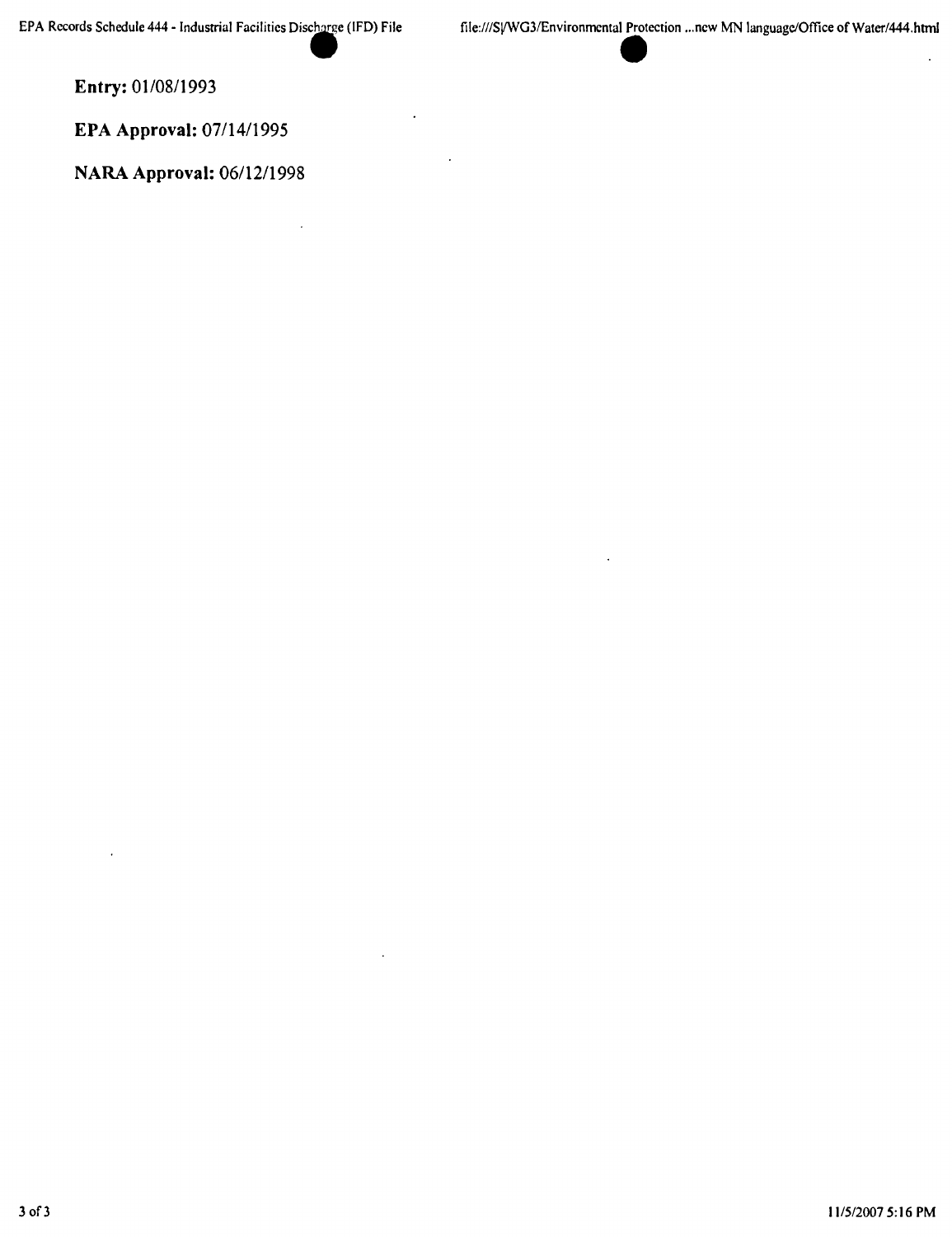Status: Final, *02/2012007*

7) Title: Reach File

Program: Water

Applicability: Agency-wide

Function: 108-023-02 - Water Monitoring and Forecasting

#### NARA Disposal Authority:

This schedule authorizes the disposition of the record copy in any media (media neutral), excluding any records already in electronic form. Records designated for permanent retention must be transferred to the National Archives in accordance with NARA standards at the time of transfer.

*• Nl-412-95-417*

#### Description:

The Reach File is a database of surface water features developed to identify all streams, lakes, reservoirs, coastlines, and estuaries in the United States. Each of the reaches in the file is uniquely identified by a 16-digit Reach number. The following kinds of information are maintained for each reach: hydrologic structure (reach name, type, length, upstream and downstream connections, state and county), reach trace (latitude/longitude coordinates along reaches), and open waterbody characteristics (description of whole waterbodies, e.g., ponds, bays, reservoirs, including surface area and perimeter. Information for the database was derived from many sources including NOAA aeronautical charts, USGS cataloging unit boundaries, and the USGS Geographic Names Information System (GNJS) database.

There are a number of STORET/Reach support files containing information from published sources and other agencies including the following: Gage and Dam Files, Drinking Water Supply File, and City and County Files. These files are used to assist researchers do analyses such as mean and low flow values, Public Water Supplies (PWS) characteristics, and sources of surface water supplies.

#### Disposition Instructions:

Item a: Electronic software programs (Reach File and support files)

- • Disposable
- For each major version change to Reach File, maintain current version on tapes or cartridges according to NTSD's directives and procedures. For any routine software updates or version changes to software for the support files, delete software after quality assurance check is performed.

#### Item b: Input

• Disposable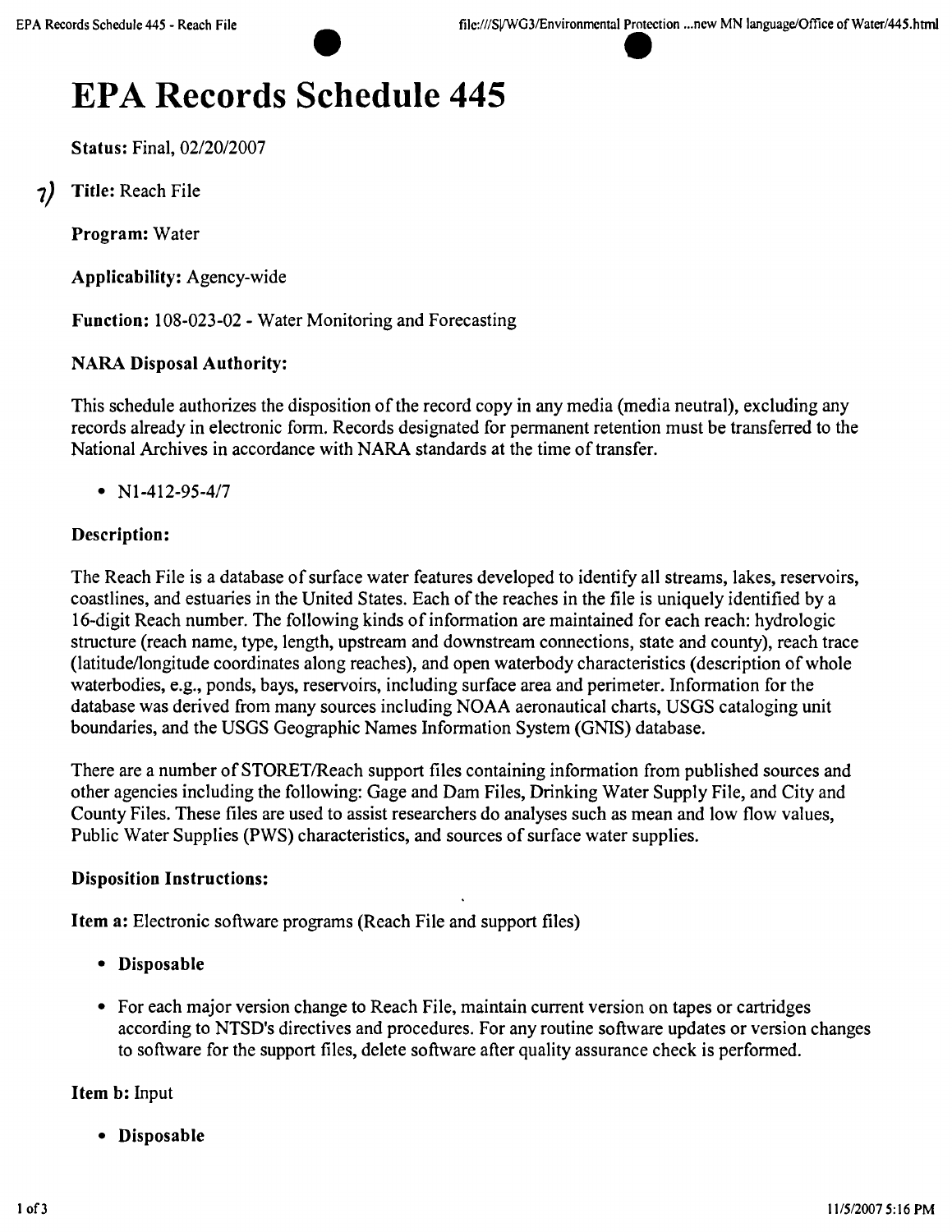• Follow instructions for EPA 171 - Input and Source Records.

Item c: Electronic data

- • Permanent
- Transfer version RF3-Alpha of the Reach File data annually to the National Archives as specified in 36 CFR 1228.270 or standards applicable at the time. Delete data in support files when superseded or no longer needed.

#### Item d: Output and reports

- • Varies
- File with related records and follow instructions for the related records.

Item e: Supporting documentation

- • Permanent
- Transfer those records necessary to document how the Reach File system captures, manipulates, and outputs data to the National Archives as specified in 36 CFR 1228.270 or standards applicable at the time. This documentation is transferred along with the transfer of the electronic data (item c). For support files, maintain the most current version and destroy when system is discontinued.

#### Guidance:

The Storage and Retrieval Water Quality Data Base (STORET) is scheduled as EPA 400. Other related systems include the Industrial Facilities Discharge (IFD) File - EPA 444 and The Waterbody System (WBS) - EPA 446.

#### Reasons for Disposition:

This is a unique geographic system that is essential for doing water quality analysis.

#### Custodians:

Office of Water, Office of Wetlands, Oceans and Watersheds, Assessment and Watershed Protection Division, Monitoring Branch

- Contact: Thomas G. DeWald
- Telephone: 202-566-1178

#### Related Schedules:

EPA 171, EPA 400, EPA 444, EPA 446

#### Previous NARA Disposal Authority: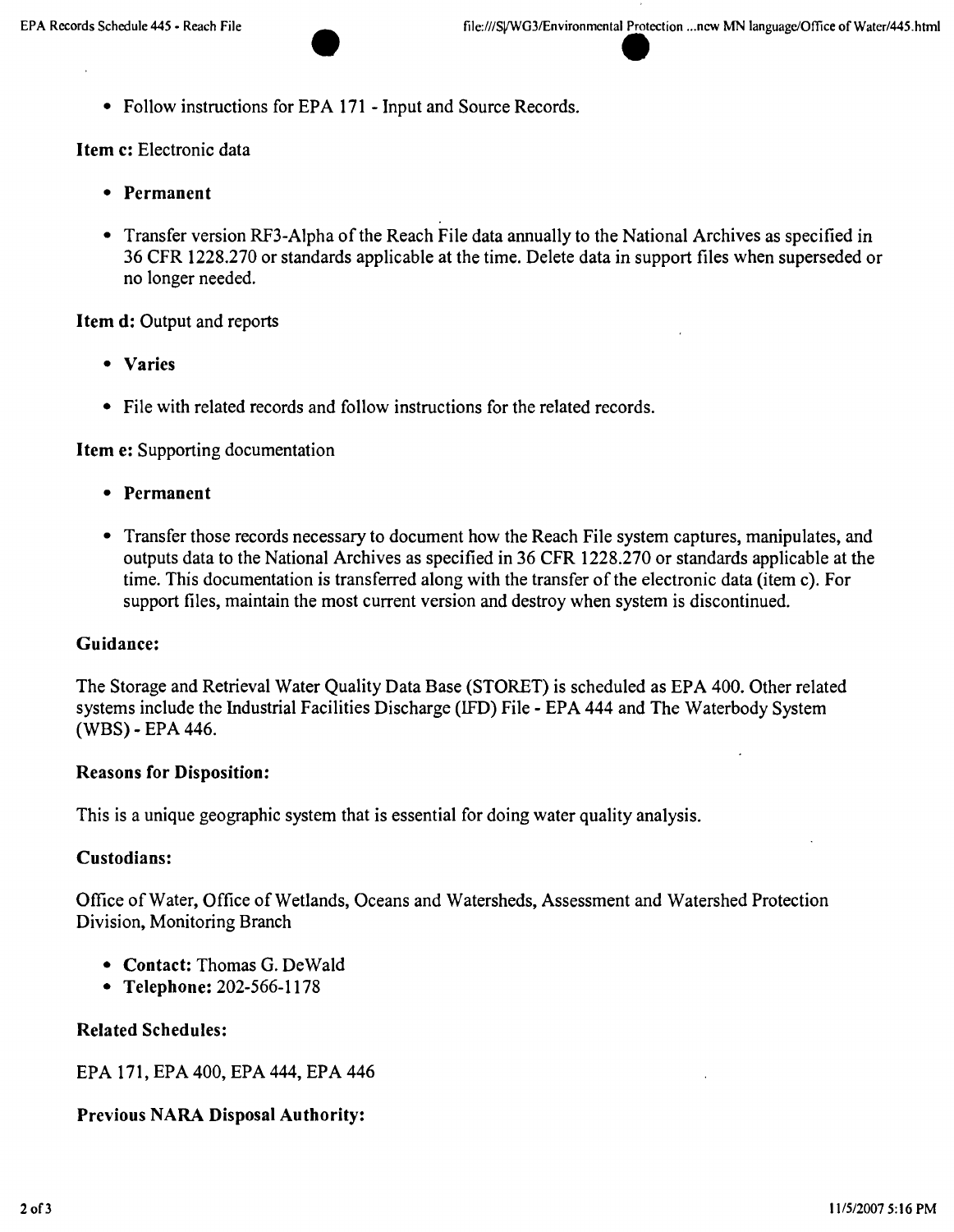**Entry:** *01108/1993*

**EPA Approval:** *07/14/1995*

**NARA Approval:** *06/1211998*

 $\ddot{\phantom{a}}$ 

 $\ddot{\phantom{0}}$ 

 $\bullet$ 

 $\bullet$ 

l,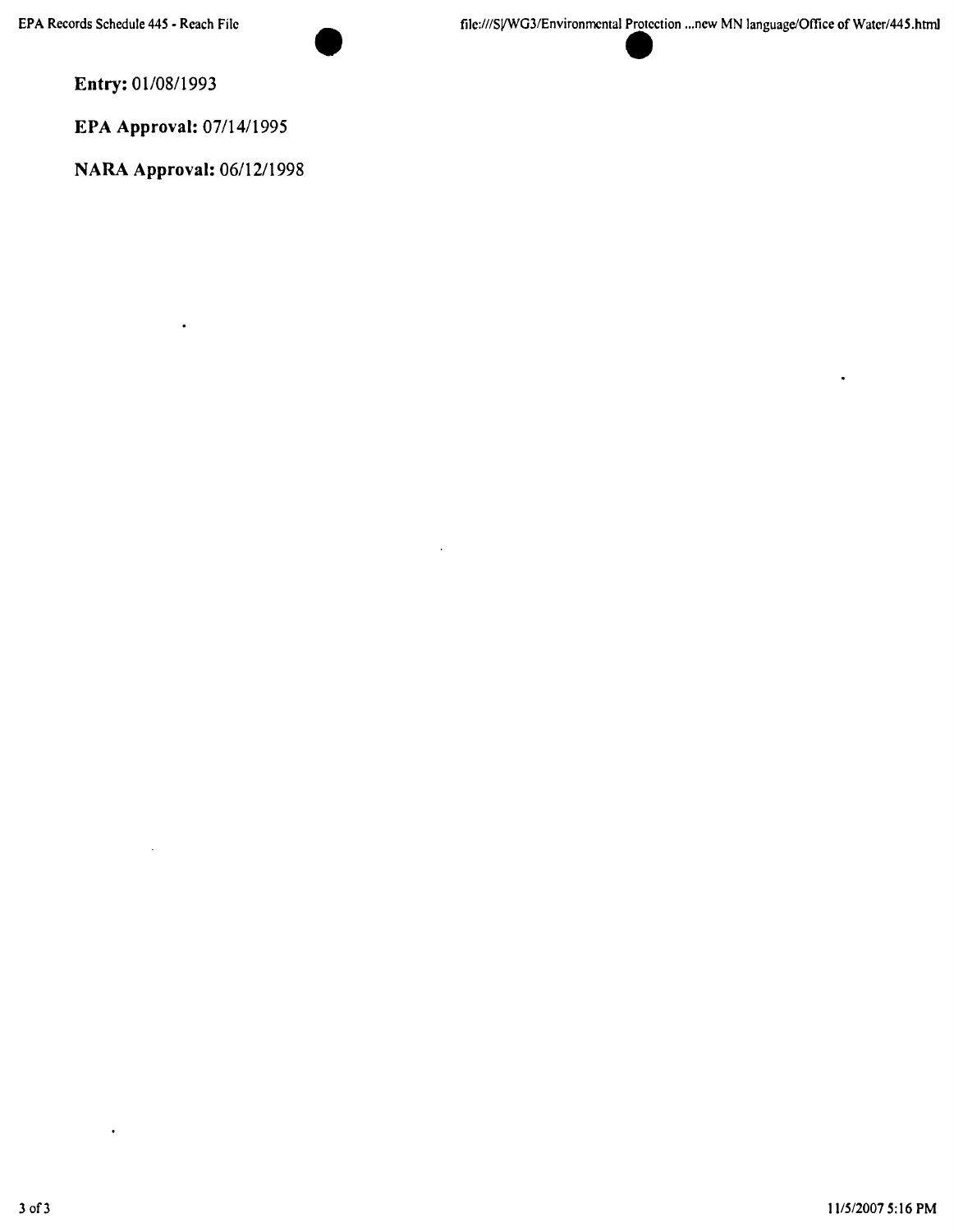Status: Final, *02120/2007*

 $\epsilon$ ) Title: The Waterbody System (WBS)

Program: Water

Applicability: Agency-wide

Function: 108-023-02 - Water Monitoring and Forecasting

#### NARA Disposal Authority:

This schedule authorizes the disposition of the record copy in any media (media neutral), excluding any records already in electronic form. Records designated for permanent retention must be transferred to the National Archives in accordance with NARA standards at the time of transfer.

•  $N1-412-95-4/8$ 

#### Description:

The Waterbody System (WBS) is a database of state water quality assessment information collected to meet the Agency's Congressional reporting requirements under Section 305(b) of the Clean Water Act. States submit information to EPA on several types of surface waters affected by point or nonpoint source pollution, lakes monitored under the Clean Lakes Program, and surface waters requiring the assigning of total maximum daily loads limits to restore or maintain their water quality.

Information entered into WBS includes: waterbody identification, water quality status, sources of impairment, assessment information, and causes of impairment. States, territories, and interstate commissions assemble available monitoring information and make judgments on water quality before summary information can be entered into the system. Information is submitted to EPA every two years. WBS stores the components and the results of the assessment, and is not designed to store, manipulate, or analyze raw monitoring data.

The WBS is linked to the EPA Reach File and STORET. The NPDES number also links facilities reported in WBS to Industrial Facilities Discharge (IFD) system and the Permit Compliance System (PCS).

#### Disposition Instructions:

Item a: Electronic software program

- • Disposable
- Delete when superseded by routine software updates and quality assurance check completed or when no longer needed.

#### Item b: Input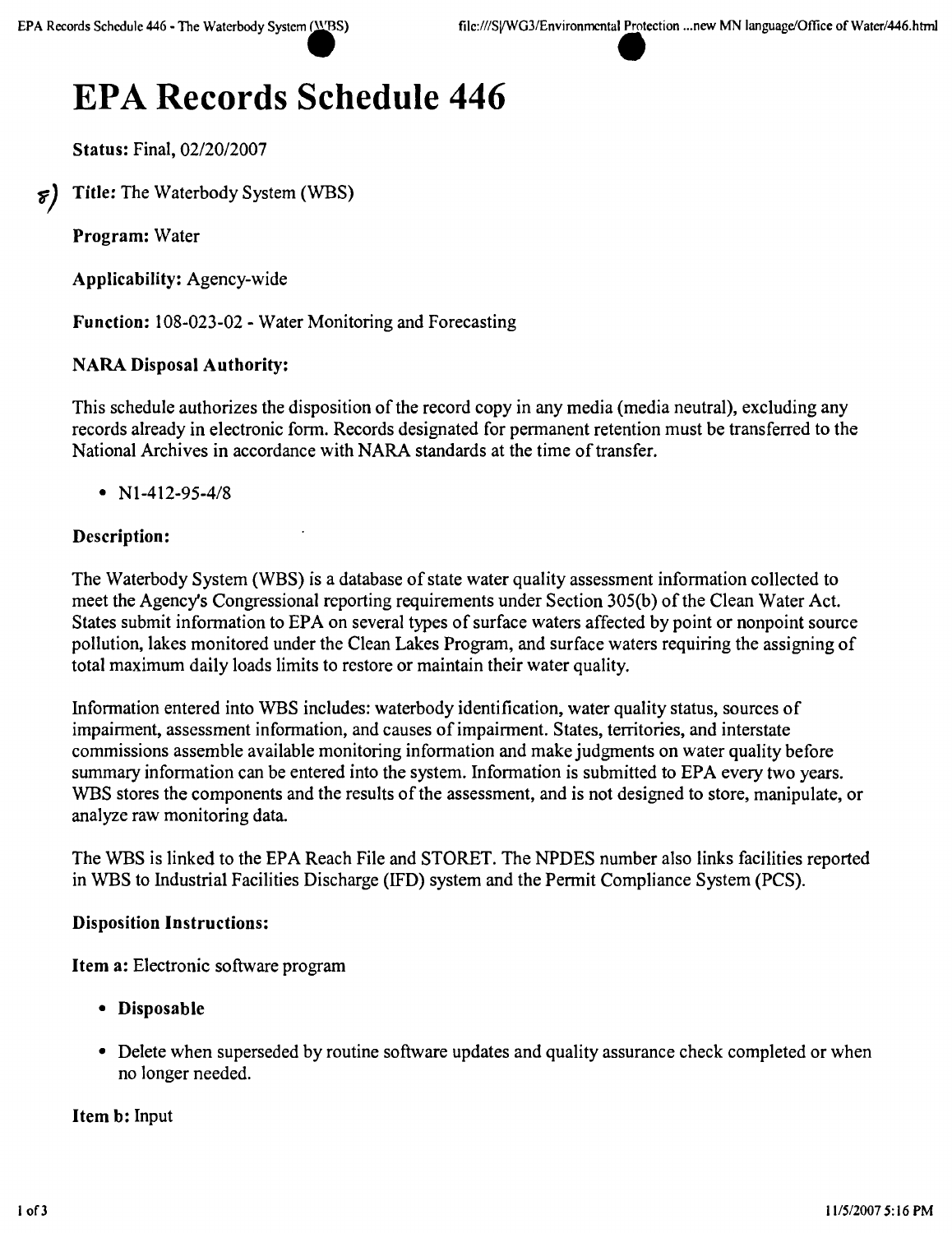- Disposable
- Follow instructions for EPA 171 Input and Source Records.

Item c: Electronic data

- Disposable
- Delete when superseded or no longer needed.

#### Item d: Output and reports

- Varies
- File with related records and follow instructions for the related records.

#### Item e: Supporting documentation

- Disposable
- Maintain most current version and destroy when system is discontinued.

#### Guidance:

Other related series include:

- EPA 400 Storage and Retrieval Water Quality Data Base (STORET)
- EPA 419 Permit Compliance System (PCS)
- EPA 444 Industrial Facilities Discharge (IFD) File
- EPA 445 Reach File

#### Reasons for Disposition:

Records support operations required by statute and regulation. Disposition meets administrative and program needs. This is an automated version of the information in EPA 429 - State 305(b) Water Quality Reports, which is disposable. Long-term responsibility for the data should lie with the submitting state.

#### Custodians:

Region 5, Water Division, Ground Water and Drinking Water Branch

- Contact: Cary McElhinney
- Telephone: 312-886-4313

#### Related Schedules:

EPA 171, EPA 400, EPA 419, EPA 429, EPA 444, EPA 445

#### Previous NARA Disposal Authority: